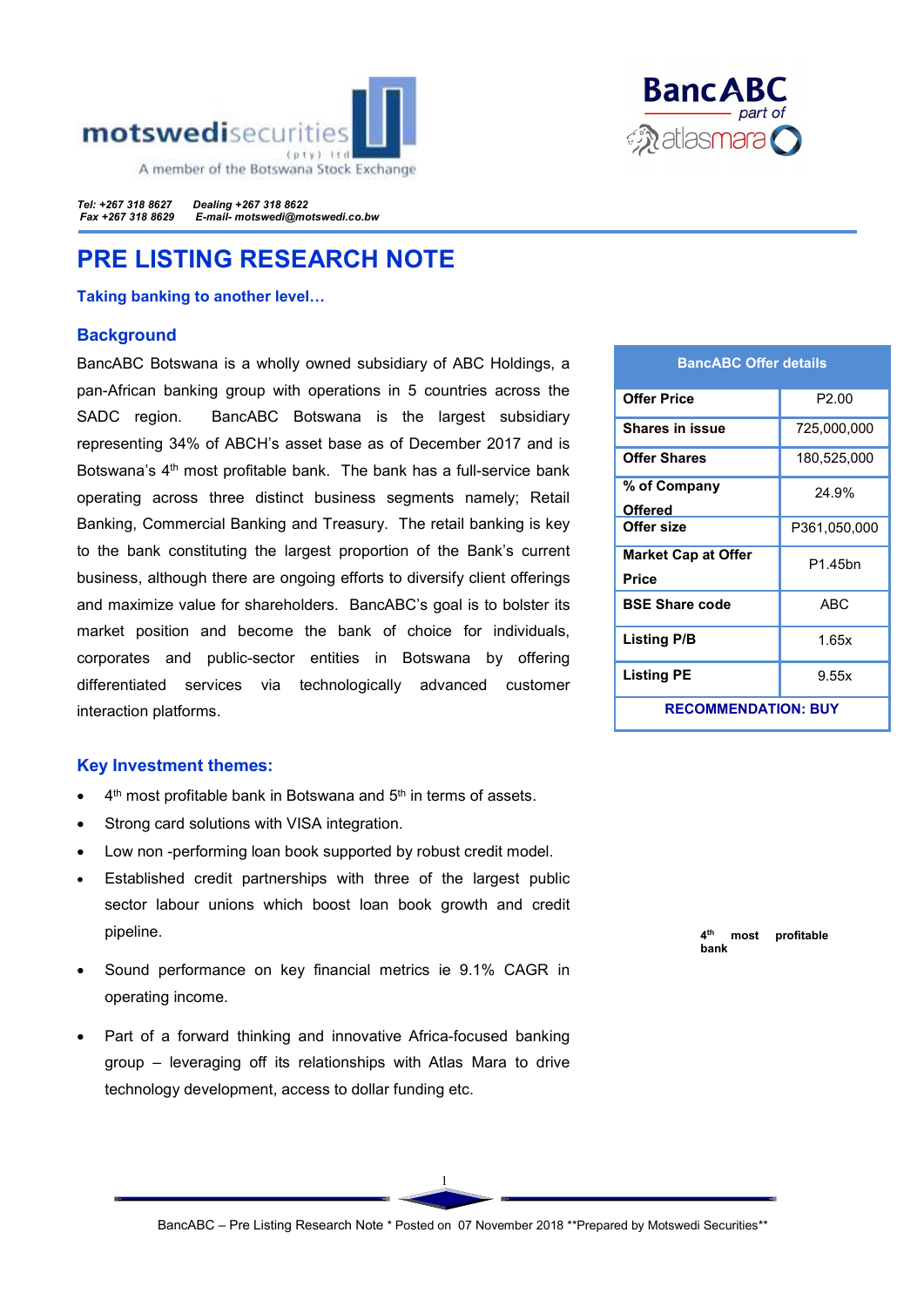



The offer price is at 200 thebe and so far Irrevocable Undertakings from institutional investors to purchase up to 113 240 547 Offer Shares and firm commitments from institutional investors to purchase up to 36 643 750 Offer Shares have been received through a Private Placement. These combined commitments, amounting to 149 884 297 Offer Shares, represent 83.0% of the Offer Shares, subject to the public offer and the final allocation of the Offer Shares. The offer opens on the 6th of November 2018 and closes on the 23rd of November. The table below shows the salient features of the offer.

| <b>Offer Timetable</b>                                                    |                   |  |  |  |
|---------------------------------------------------------------------------|-------------------|--|--|--|
| Offer opens at 0900hrs on                                                 | <b>6 November</b> |  |  |  |
| Offer closes at 1700hrs on                                                | 23 November       |  |  |  |
| Last day of receipt of application forms with payment from<br>subscribers | 26 November       |  |  |  |
| Notices of Allocation                                                     | 27 November       |  |  |  |
| Announcement of Results                                                   | 06 December       |  |  |  |
| Shares uploaded to CSDB accounts                                          | 07 December       |  |  |  |
| Date of Listing                                                           | 10 December       |  |  |  |
| Trading of Shares commences on the BSE at 0900hrs                         | 10 December       |  |  |  |
| Refund payments if any, on before<br>.                                    | 10 December       |  |  |  |

*Source: BancABC Pre Listing statement*

# Rationale for listing

The following are the main reasons for listing;

- Attract important stakeholders in Botswana into the shareholding of the bank which will serve the long-term interest of the ABCH Group;
- Enable the bank to attain greater access to efficient capital markets in raising local funding to support future growth plans; and
- serve as an opportunity for the Selling Shareholder to monetise part of its shareholding in the Company.



Offer price at 200 thebe

Access to efficient capital markets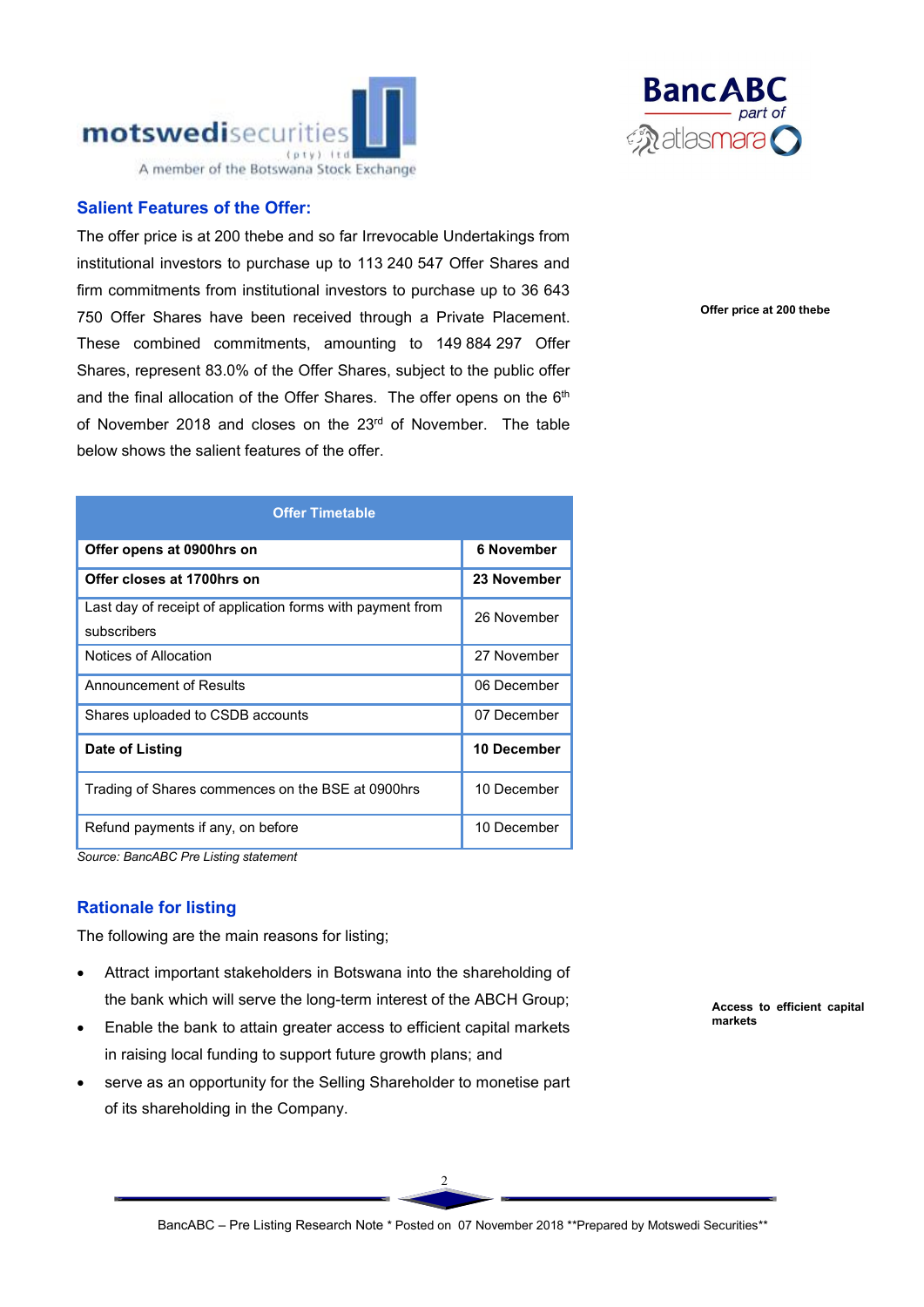

# Use of proceeds

A portion of the proceeds from the Offer will be dedicated to the bank's ongoing efforts to develop and enhance its IT infrastructure and banking platforms. Key investment initiatives which the bank intends to deliver in the medium term will be focused on core banking software and banking channel upgrades to support growth and improve operational efficiencies across the Group. Some of the projects includes inter alia the upgrading of the banks ATM's network, centralised card procession platform, POS procession platform etc. These initiatives are important and will go a long way in improving the banks competitiveness in the market and profitability.

#### Background and history of BancABC

BancABC was first incorporated in 1986, as UDC (Botswana) (Proprietary) Limited. The Company underwent a series of name changes until it became African Banking Corporation of Botswana (Proprietary) Limited in 2001, when it became a subsidiary of ABC Holdings Limited, which was formed as a result of the merger of three banking groups namely UDC Holdings Limited, Bard Holdings Limited and FMB holdings Limited, under the group ABC Holdings. In 2002, ABC Holdings Limited converted into a public company and listed on the Botswana Stock Exchange and Zimbabwe Stock Exchange. In the same year, African Banking Corporation of Botswana (Proprietary) Limited changed its name to African Banking Corporation of Botswana Limited.

In 2008, African Banking Corporation of Botswana Limited rebranded its operations as BancABC, after being issued a commercial banking licence. The Bank to this day carries on business under the registered business name of BancABC. The bank was the first to introduce chip and pin EMV cards in 2011 and entered into a partnership with Botswana Life Insurance Limited on payments solutions in 2013. By 2014, BancABC had opened 8 branches, and achieved a partnership with public sector union schemes to scale its retail banking business.



Development of IT infrastructure

Incorporated in 1986 as UDC

Commercial banking licence in 2008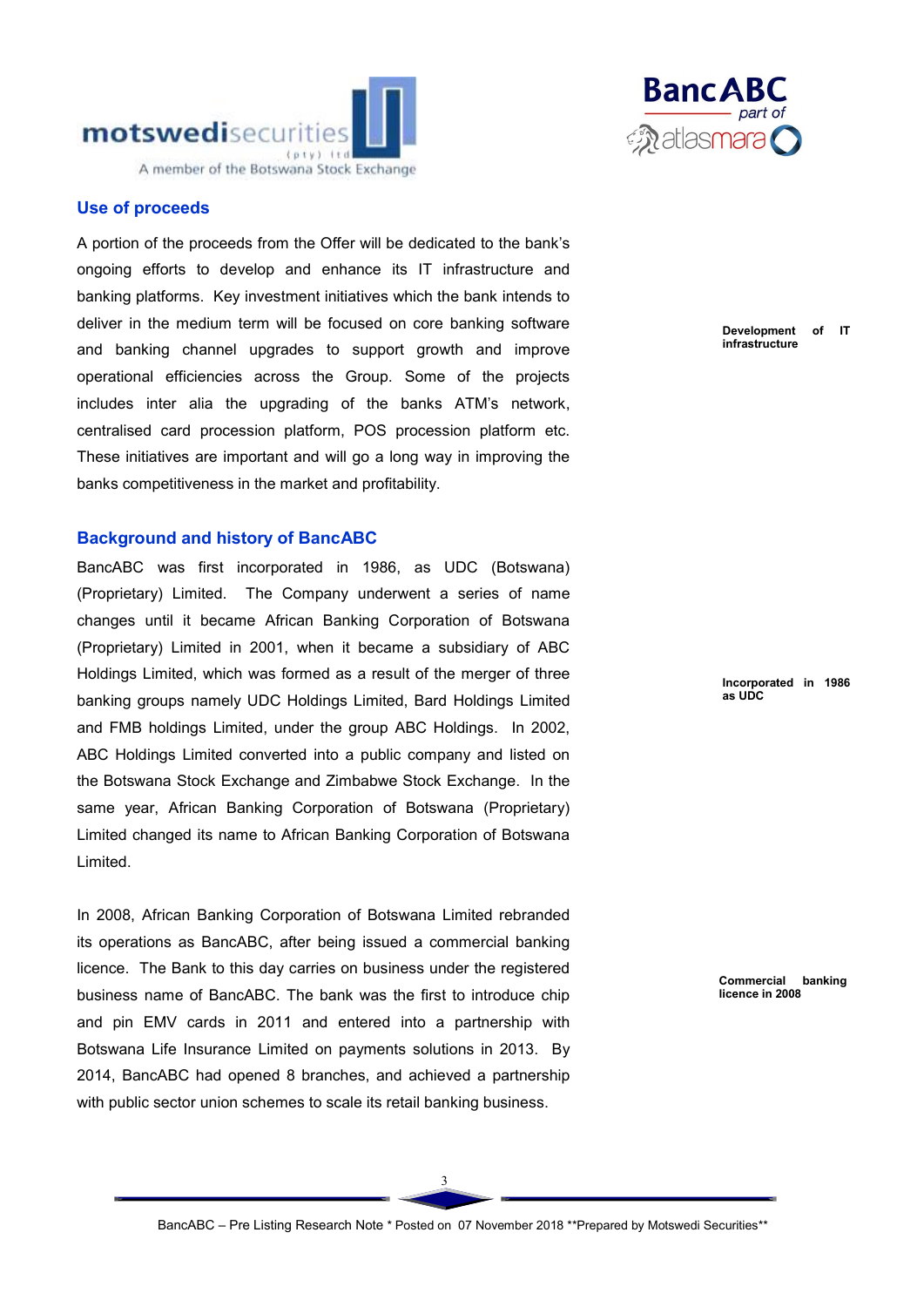

# Acquisition by Atlas Mara Ltd

In 2014 , Atlas Mara, a London Stock Exchange ("LSE") listed financial services group, acquired ABCH, BancABC's parent, along with other ABCH subsidiaries. Following the acquisition, ABCH delisted from both the Botswana Stock Exchange and Zimbabwean Stock Exchange. In the year 2016 the bank was rebranded as "BancABC, part of Atlas Mara". To date Atlas Mara has banking operations through its subsidiaries and affiliates across seven markets in Sub-Saharan Africa: Botswana, Mozambique, Nigeria, Rwanda, Tanzania, Zambia and Zimbabwe.

# Investment Case

BancABC has a remarkable success story in Botswana and has a track record of innovation. It is the first bank in the market to introduce Chip and Pin Visa Cards. The bank pioneered 100% mortgage lending in the Botswana market and is the market leader in Prepaid cards in the industry. In addition the bank has received several awards from various financial institution in recognition of the strong growth achieved over the past years. Below are some of the tail winds for BancABC.

#### a. Niche challenger bank with significant growth potential

BancABC is the 5th largest bank in Botswana by assets. The bank currently provides a range of banking services to over 60,000 customers through its growing distribution network of branches, VISA enabled ATMs access points, online and mobile banking platforms. BancABC continue to aim to grow its market share in order to become one of the leading financial services businesses in Botswana. As at July 2018, the bank had 9.7% of total assets, 10.6% of loans and 9.9% of deposits within the Botswana commercial banking sector. The banks' Capital Adequacy Ratio (CAR) stands at 19.4% and positions the bank with a robust capital base which will support its balance sheet growth in the medium term. The loan book has been growing at a CAGR of 10% over the past 4 years and is the  $5<sup>th</sup>$  largest book in the market.



Acquired by Atlas Mara in 2017

"Visa Card Warrior Award" In recognition of the bank's pioneering efforts in the cord space in Botswand Citibank, 2016



CAR at 19.4%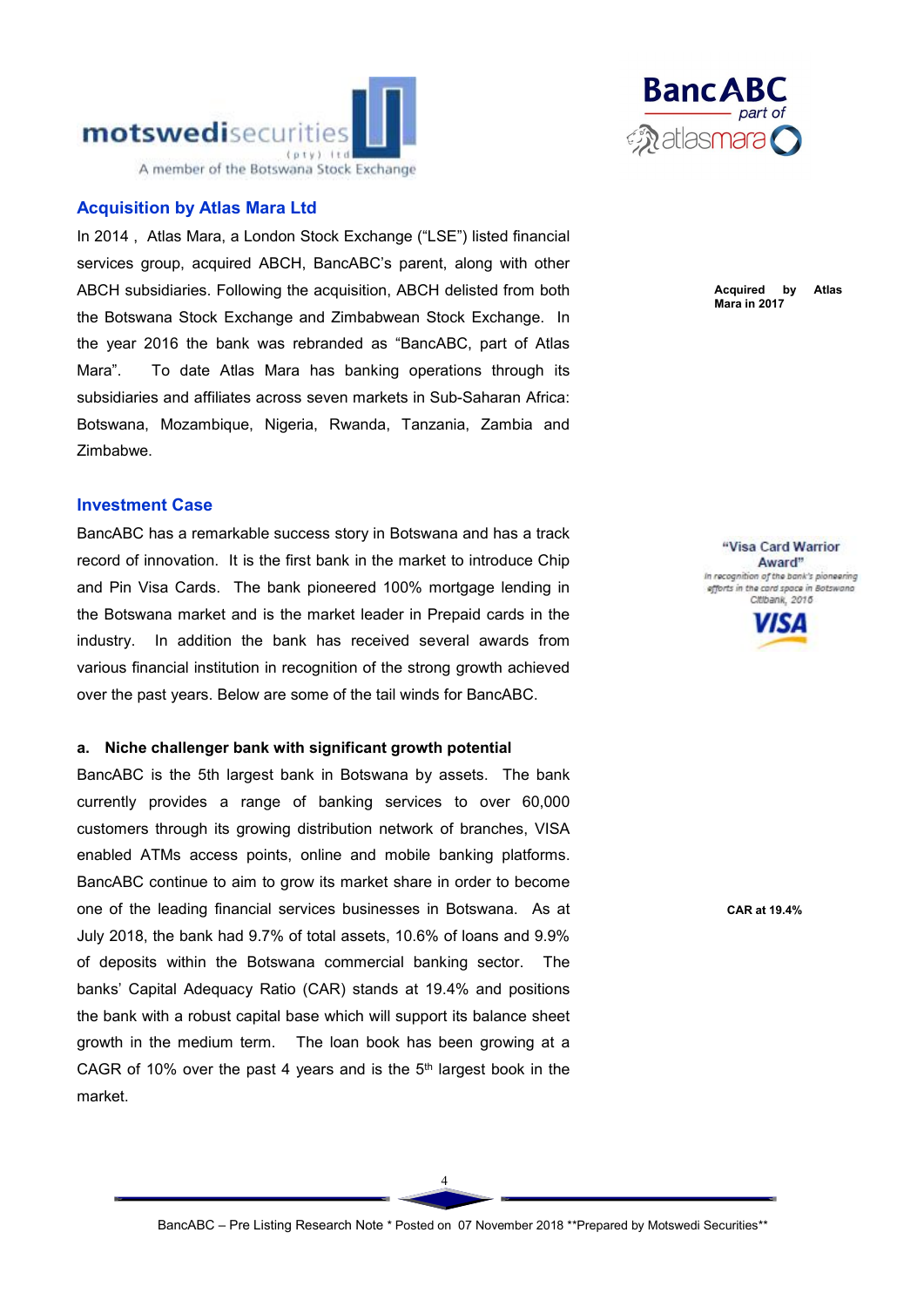



## b. Growing loan book

BancABC loan book has been growing at a CAGR of 10.5% over the past 4 years and is the 5<sup>th</sup> largest book in the market.



*Source: BancABC Financials*

We expect BancABC loan growth to increase further as the bank leverages its partnership model experience to attract new schemes. The continued growth of the balance sheet will have a direct impact on the bank's net interest income and profitability.

#### c. High quality loan book

BancABC maintains a high quality loan book. NPLs have declined from 4.2% in FY2016 to 3.6% in FY2017 with an average NPL ratio of 3.7% between 2014 and 2017. The ratio is below the industry average of 5.3% as at December 2017.



Loan book growing at CAGR of 10.5%

NPL's down to 3.6%

BancABC – Pre Listing Research Note \* Posted on 07 November 2018 \*\*Prepared by Motswedi Securities\*\*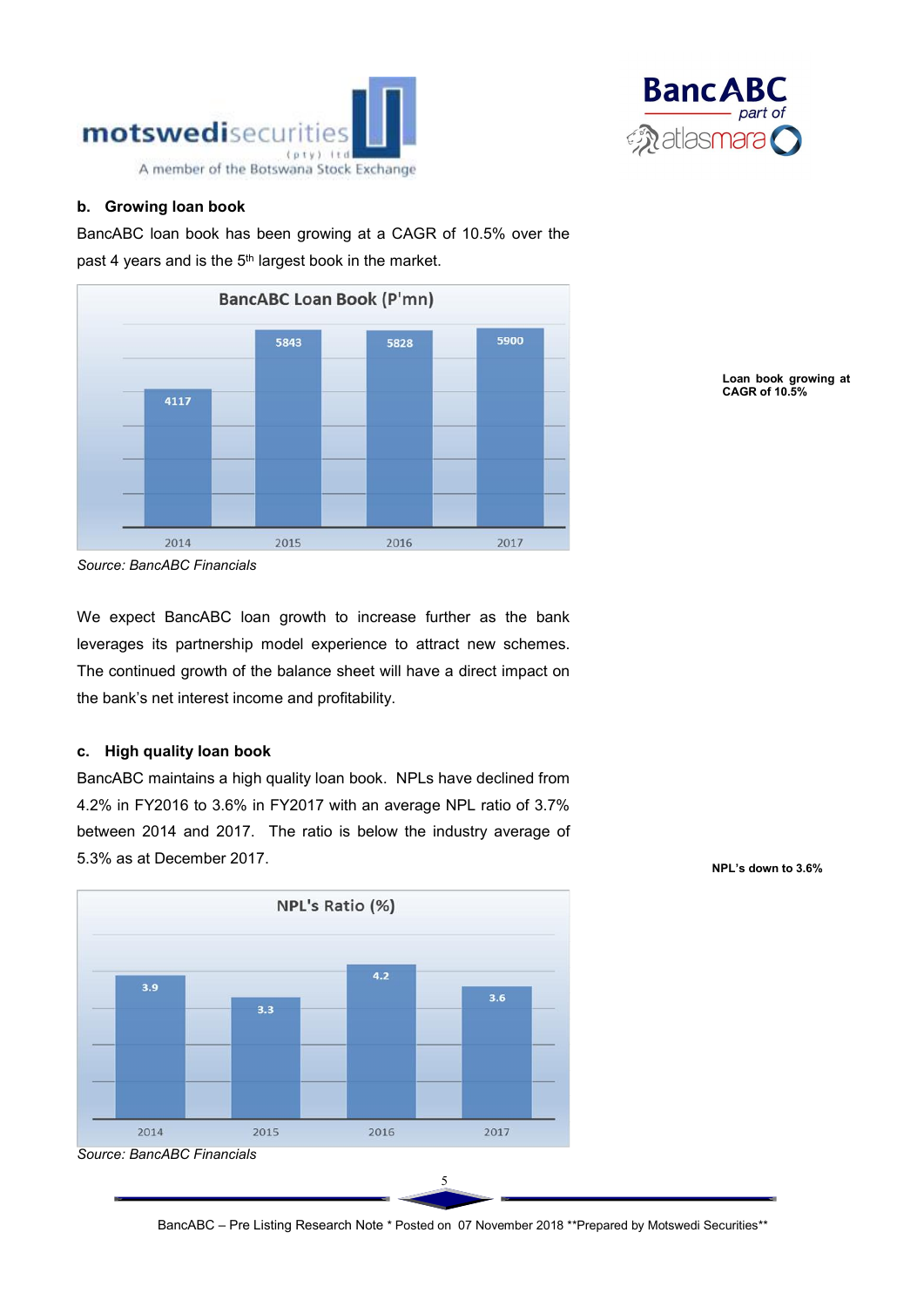



The banks credit loss ratio has fallen to just 0.8% in 2017 from 1.3% in 2016 reflecting BancABC's robust credit model and risk management framework as well as the ability to deduct loan repayments directly from customer salaries through the deduction code.

Credit loss ratio at 0.8%



*Source: BancABC Financials*

# d. Profitable bank with competitive NIM's

BancABC is the 4<sup>th</sup> largest bank in Botswana with net interest margin (NIM) of 5.9% (FY17), although its below the 2016 margin of 6.7%. It is interesting to note that this is higher than the industry average of 5.4%.



Competitive NIM's

The decline in NIM's from a peak of 7.2% in 2014 is in line with the trend in the industry and reflects the cut in the bank rate by the Central

6

*Report (2017)*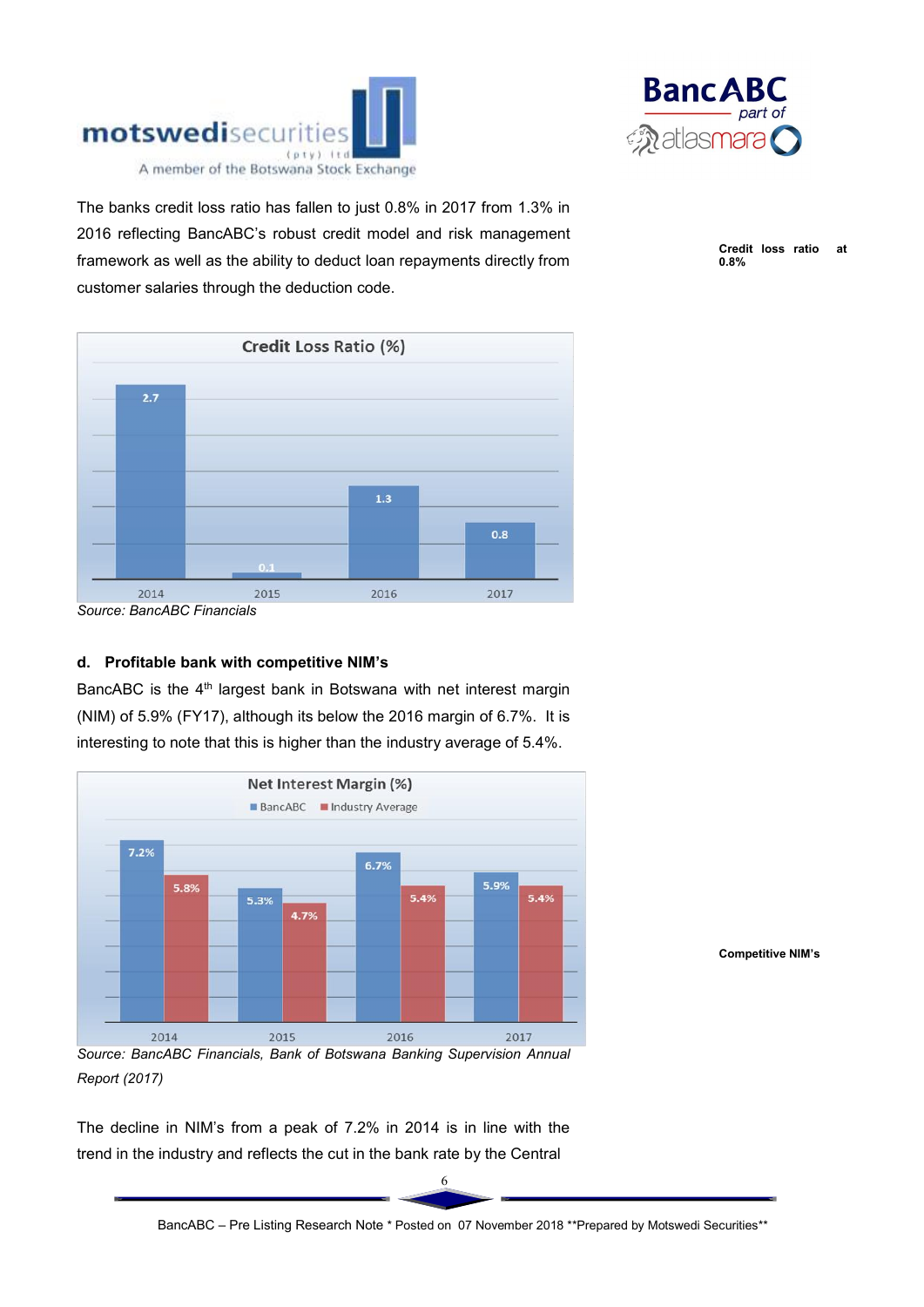



Bank. It also reflects the increased cost of funding as well as reduced lending rates for union customers based on renewed contracts.

#### e. Key Financial Metrics – Scores well

Operating income have grown at a compounded annual growth rate of 9.1% against a stable to flat loan book growth over the past 4 years. RoE has grown at an annualized rate of 19.2% as at 30 June 2018 while RoA have grown at an annualized rate of 2.4%.

#### RoE and RoA at 19.2% and 2.4%

# Key Performance indicators

|                      | 2017    | 2016    | 2015    | 2014    |
|----------------------|---------|---------|---------|---------|
| Gross yield          | 13.4%   | 14.3%   | 14.7%   | 14.7%   |
| Cost of funding      | 5.9%    | $3.7\%$ | 5.3%    | 5.3%    |
| Net interest margin  | 5.9%    | 6.7%    | 5.3%    | $7.2\%$ |
| Cost to income ratio | 62.1%   | 57.1%   | 69.7%   | 56.5%   |
| Credit loss ratio    | $0.8\%$ | $1.3\%$ | 0.1%    | 2.7%    |
| RoA                  | $1.7\%$ | $2.7\%$ | $2.2\%$ | $2.2\%$ |
| RoE                  | 14.0%   | 20.2%   | 17.3%   | 8.1%    |
| Loans to deposits    | 95.6%   | 83.9%   | 92.0%   | 82.4%   |
| <b>NPL</b> ratio     | 3.6%    | 4.2%    | 3.3%    | 3.9%    |
| Coverage ratio       | 44.0%   | 57.1%   | 60.1%   | 82.1%   |
| Capital adequacy     | 19.8%   | 20.2%   | 15.7%   | 17.6%   |

 *Source: BancABC Prelisting statement*

# f. Partnership with key stakeholders

BancABC has created partnerships with some of the key institutions such as three of the largest public labour unions. The bank recently renewed its principal union contracts for a further 3 years with civil service unions, representing 76% of the loan book. The agreements are important as they will ensure the continued growth of the loan book and credit pipeline. These agreements have been in place for over 7 years with the deductions done at source helping to minimise impairments. Challenges will only arise if these agreements are renewed at less favourable terms or not renewed altogether. In addition, trade union clients may decide not to use the banks ancillary

Key partnerships…

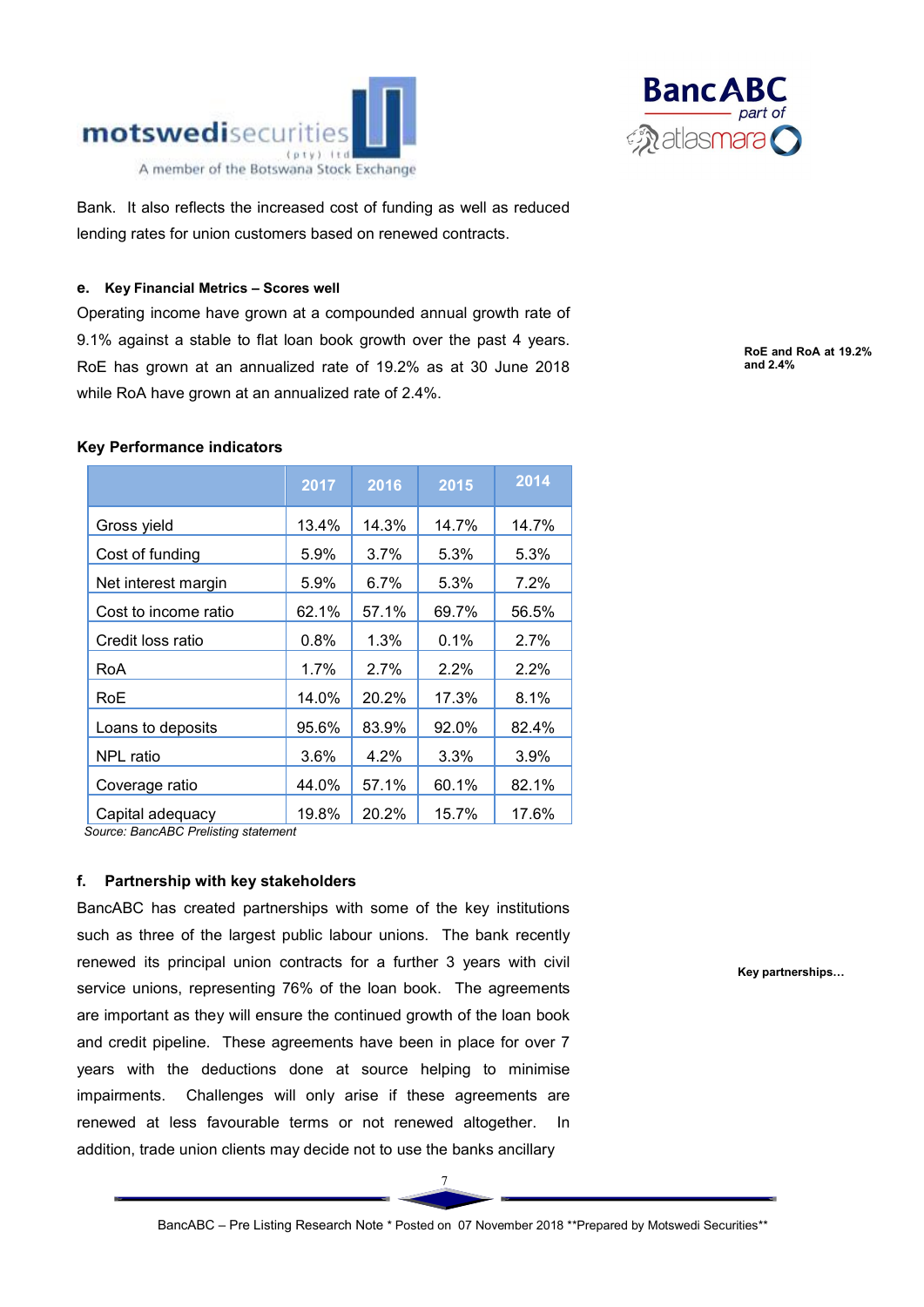



services, such as funeral insurance cover, and instead use a third party agents. This would lead to a decline in non-interest income to the bank.

# Headwinds and challenges

#### a. Low contribution from non-interest income

BancABC lags the industry in terms of non-interest income. This revenue stream is key especially in the current environment where interest rates are at ultra-low levels. Some commercial banks are able to cover their non-interest expenses with non-interest income. For example FNBB non-interest income/total income stands around 45.7% while for BancABC its around 18.8%. The industry average is 38.5% according to Bank of Botswana 2017 Banking Supervision Annual Report.

#### b. Higher cost to income

BancABC cost to income ratio of 62.1% is above the industry average of 59.9% and we believe the bank has scope to reduce operating cost. investment in IT infrastructure will bear fruits in the long term through income growth and improved efficiencies which will help bring costs down. Management are targeting a cost to income ratio of less than 55% in the medium term which we believe is attainable.

#### c. Loan book composition

The composition of BancABC loan book is more skewed towards consumer lending at 73%. The corporate and lending book make up 15% and 10% respectively. The large part of the loan book is unsecured personal loans. However, the bank collects over 96% of all repayments directly through deduction codes and this model has worked very well for other micro lenders such as Letshego. There is need for the bank to diversify its loan book to manage this risk. This can be done through growing the book from the corporate sector, SME's and mortgage lending. The biggest concerns in the banking sector is the high levels of households indebtedness and diversifying the book from the household will go a long way in managing this risk. Vehicle and asset finance is another area that the bank needs to focus

Non interest income low

> Loan book skewed to the retail sector

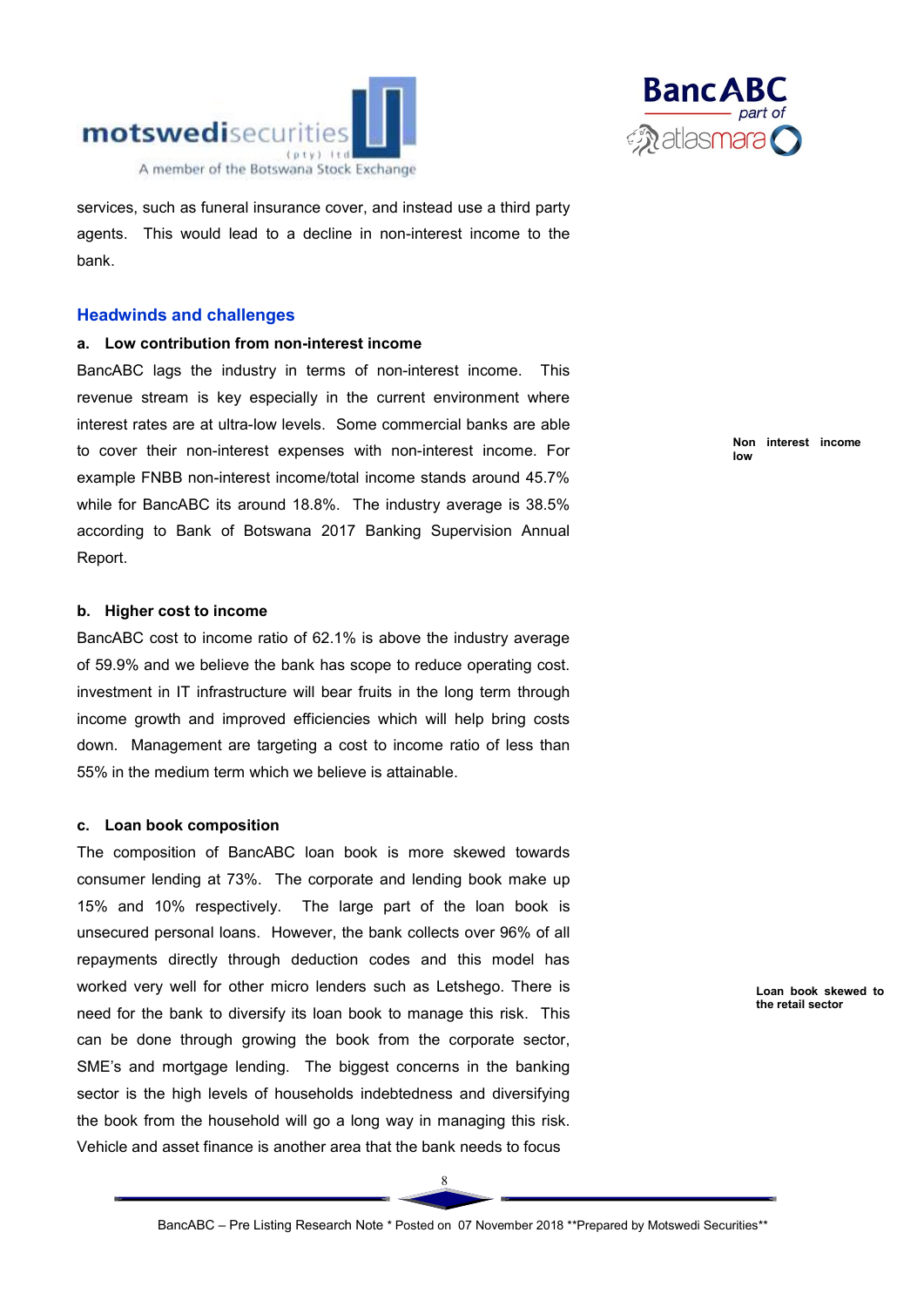



on as currently it doesn't have a presence at car dealerships in Botswana.

#### d. High cost of funds

As at December 2017 BancABC cost of funding stood at 4.0% and is relatively higher than its competitors. This is because the banks deposit base is mainly comprised of institutional clients and these are mostly short term deposits that are somewhat costly as compared to retail deposits. In addition competition is very intense for this type of funding and this all reduces margins. It is therefore imperative for the bank to diversify its funding streams and attract more deposits from the retail sector which is less costly.

#### Valuation and Model

Key assumptions and factors affecting the valuation.

- i. Deposits to grow at an average rate of 5.5% p.a.
- ii. The loan book to grow at a conservative average rate of 3% on the back of loan growth initiatives which are being implemented such as signing of new group schemes, introduction of credit cards and advances to the corporate sector.
- iii. Average cost of funds to decrease by between 0.2% and 0.6% in 2019 and the medium term due to the normalisation of market liquidity and cheaper source of funding mostly from the retail portfolio.
- iv. Credit impairments to remain below 3%.
- v. The cost to income ratio to remain on the high side averaging 58% over the next two years before stabilising at 55% in the medium term driven by cost savings from IT investments.

## Valuation Methodology.

We compared BancABC valuations with its major competitors such as FNBB, Barclays and Stanchart. With an implied Price to Book multiple of 1.65x this is below BancABC competitors such as FNBB (1.93x) and Barclays Bank Botswana (2.38x). In terms of the PE, BancABC has a PE of 9.55x which compares favourably with FNBB (9.2x) and Barclays bank (10.2x). The valuation and implied multiple compares favourably

High cost of funding

Favourable valuations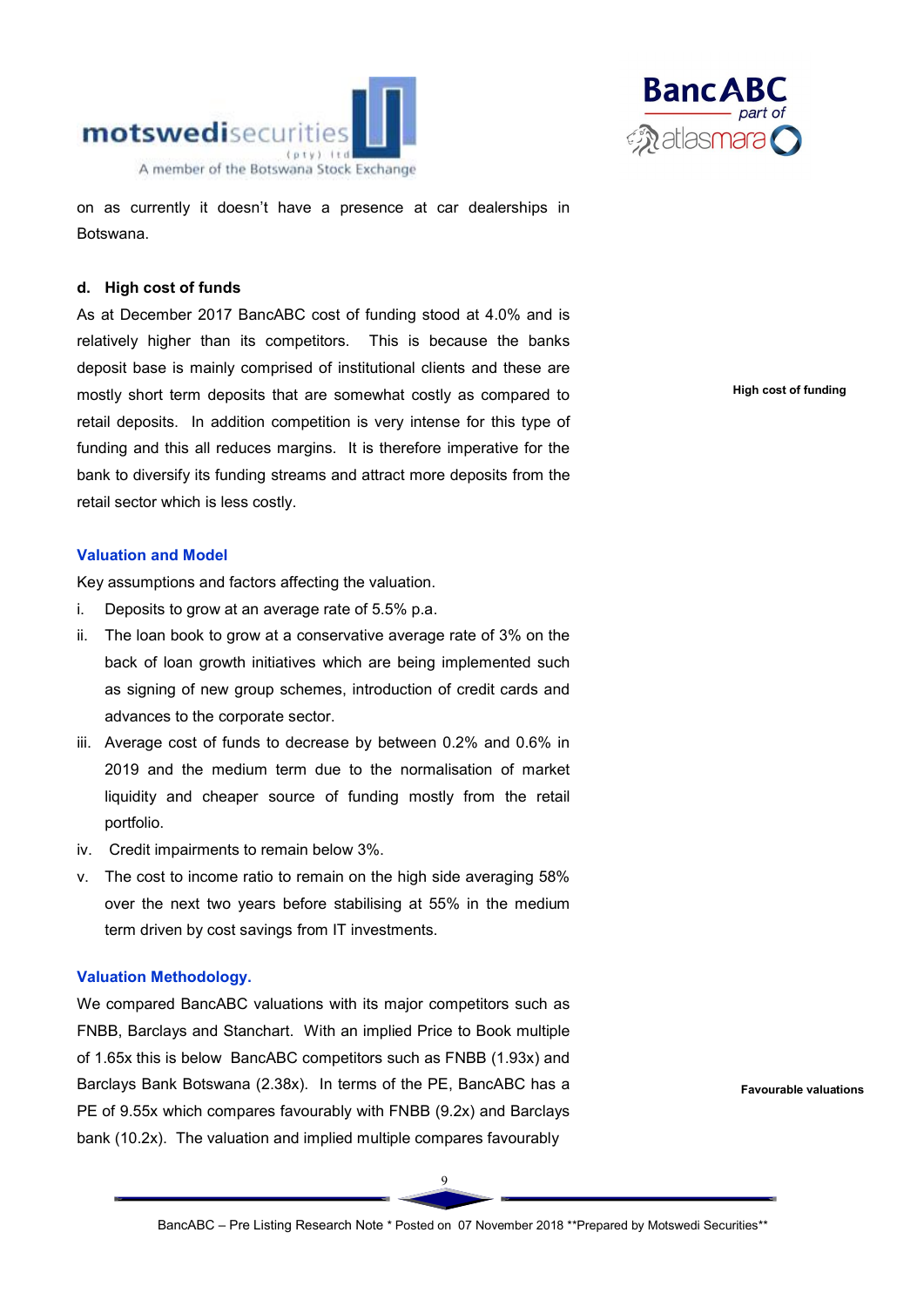



with its peers and is within range with the PE coming in at a discount to the big players in the industry. Using the Dividend Discount Model (DDM) and the relative market multiple valuations we assign a BUY recommendation on the offer.

Assign a BUY recommendation

| <b>Buy</b>                                | <b>Hold</b>          | <b>Reduce</b>                   | <b>Sell</b>                 |
|-------------------------------------------|----------------------|---------------------------------|-----------------------------|
| Sustainable<br><b>Fundamentals</b>        | <b>Balanced</b>      | Trading at a<br>Premium         | Weak<br><b>Fundamentals</b> |
| <b>Strong Opportunities</b><br>and Growth | <b>Stable Growth</b> | Growth in the long<br>term      | <b>Threatened Outlook</b>   |
| Undervalued                               | Par Valued           | Overvalued at<br>current levels | <b>Over Valued</b>          |

Research Motswedi Securities (PTY) LTD Plot 113, Unit 30, Kgale Mews, Gaborone P/Bag 00223,Gaborone, Botswana Tel: +267 318 8627 Fax: +267 318 8629 Email: garry@motswedi.co.bw salome@motswedi.co.bw

> **Sales** moemedi@motswedi.co.bw tshenolo@motswedi.co.bw refilwe@motswedi.co.bw

#### Disclaimer:

The views expressed in this research note reflect the views of Motswedi Securities (Proprietary) Limited based on the information available at its disposal at the time of writing and may change without notice, and is provided for information purposes only. While Motswedi Securities (Proprietary) Limited has taken all reasonable steps in carefully preparing the document, it does not take any responsibility for any action that may be taken on the basis of the information contained herein. Each recipient of it is advised to undertake its own analysis and evaluation of the terms and contents hereof, and obtain independent advice as appropriate, before acting in any way upon the information contained herein. Accordingly, this document is not intended, and no part of this document should be read, as constituting, in any way, an offer or other solicitation for the purpose of the purchase or sale of any of the securities referred to herein. This document may not be reproduced, distributed or published by any recipient for any purposes without the authorization of Motswedi Securities (Proprietary) Limited.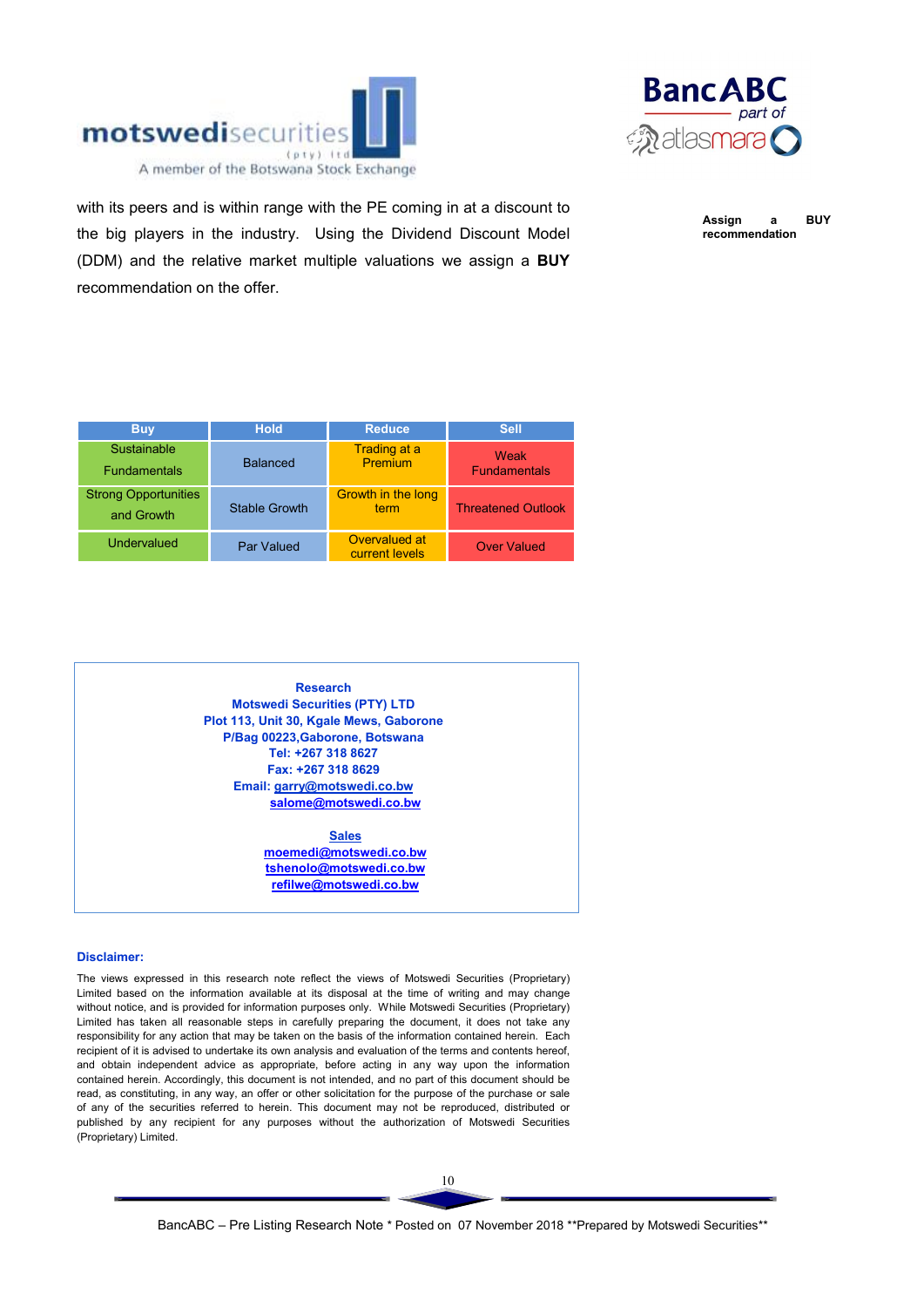



#### Addendum - Curriculum Vitae of BancABC Directors

#### LORATO MOSETLHANYANE (Bcom Commerce) (MBA) (46) – Non-Executive Director

Lorato Mosetlhanyane is a Certified Professional Integral Coach, having successfully completed the Professional Coaching Course (PCC) through the Centre for Coaching who partners with the Graduate School of Business at the University of Cape Town and New Ventures West (NVW) based in San Francisco. For the past five years as a full time Coach, Lorato has worked to coach and train both young and mature leaders, locally and internationally. Lorato brings a wealth of experience to the BancABC board, having worked as an Accountant at different levels across different industries for over seventeen years. She left the corporate world five years ago as Chief Finance Officer of the leading life Insurance company in Botswana, having contributed to the growth and success of the company. Lorato is a Fellow member of the Association of Certified Chartered Accountants (FCCA) and also holds a Master's in Business Administration (MBA) from Oxford Brookes University in the UK. Lorato currently serves in the board of G4S, a security company listed on the Botswana Stock Exchange.

#### JACOB MOOKETSE MOTLHABANE (Bcom. Accounting) (46) – Non-Executive Director

Mr. Motlhabane holds a Bachelor of Commence in Accounting from the University of Botswana and he is currently pursuing a Masters of Business Administration at Mancosa in Botswana and Certificate in Management Accounting from the Chartered Institute of Management Accounting. Mr. Motlhabane is the Head of Private Equity at African Alliance in Botswana and was previously the Chief Executive Officer of Turnstar Holdings, a property company listed on the Botswana Stock Exchange. Mr Motlhabane chairs the audit committee, and also seats in the credit committee and the loans review committee.

#### ADAMS CHILISA DAMBE (Diploma in Hotel Management) (69) – Non-Executive Director

Mr. Dambe is the Chief Executive Director of Gradam Holdings, a tourism company in Botswana and a Director of Chobe Holdings Limited, which owns and operates eco-tourism lodge camps in Botswana and Namibia. Mr. Dambe holds a Master of Arts in Business Administration from Kensington University in California, USA and a Bachelor of Science. He also holds a diploma in Hotel Management from Kenya Utalli College in Nairobi and an advanced Diploma in Labor Relations from UNISA Business School of Leadership. He has also completed an Industrial Relations Development Programme at StellenbUniversity, South Africa, and an Anglo-American Management Programme at UNISA School of Business. Mr Dambe chairs the remuneration committee and seats in the loans review committee, audit committee and the credit committee.